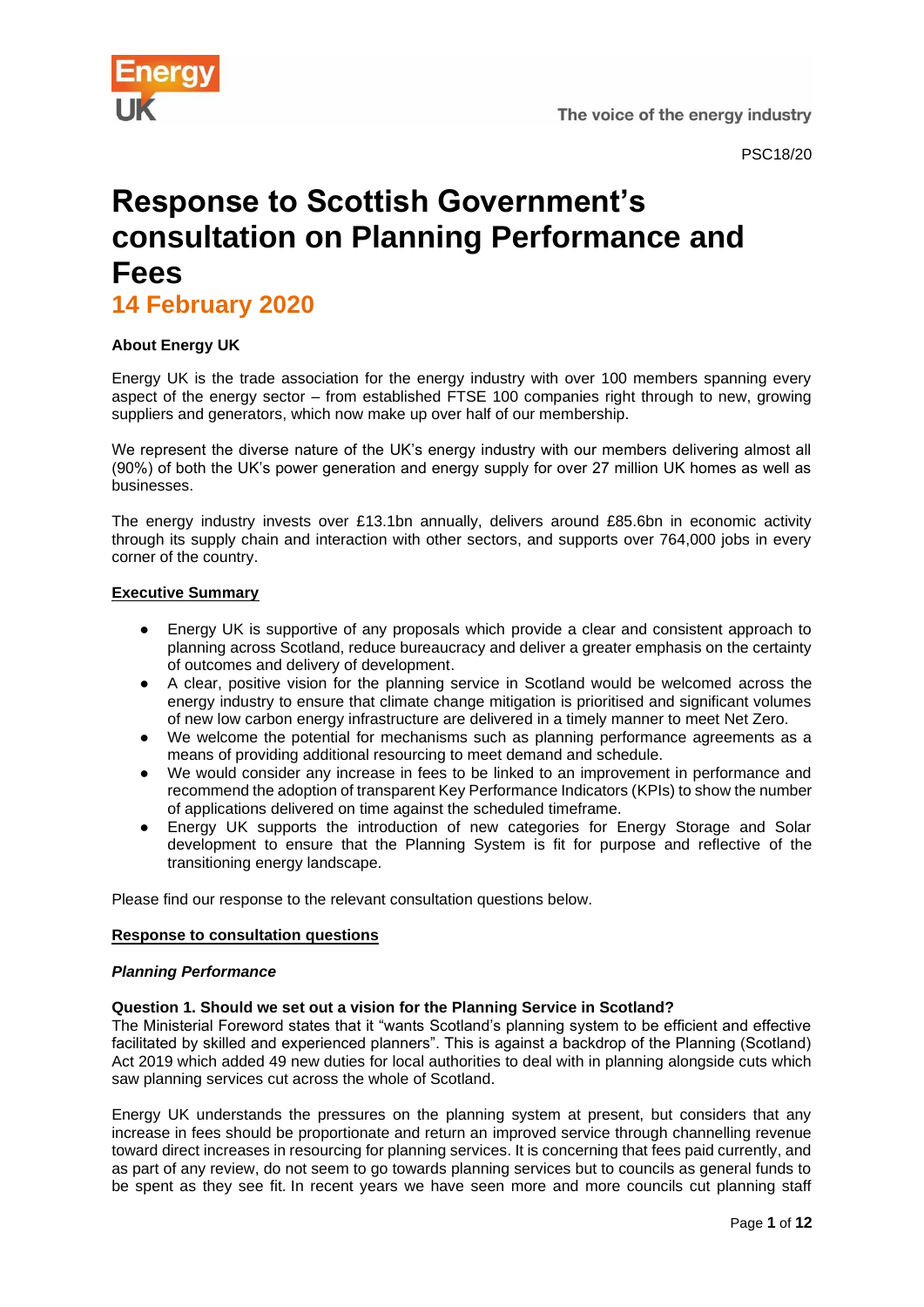

numbers and take on underqualified planning staff to work in planning departments often replacing experienced retiring staff. The pipeline of planning trainees is shrinking with planning courses much reduced across Scotland and all of this while costs have continued to rise for developers. We would recommend that these resourcing issues be addressed by ring fencing revenue from fees for planning services and thereby ensure the service can play its key enabling role to deliver net-zero targets in this climate emergency.

We are supportive of any proposals which provide a clear and consistent approach to planning across Scotland, reduce bureaucracy and deliver a greater emphasis on the certainty of outcomes and delivery of development. We believe this consultation provides an opportunity for coordinated action to meet these objectives. A clear, positive vision for the planning service in Scotland would be welcomed across the renewables industry and will ensure engagement from relevant stakeholders. Any unnecessary increases in fees, or the introduction of additional processes and procedures should be resisted, with an emphasis placed on facilitating climate change mitigation through the delivery of renewable developments and an improved planning service.

#### **Question 2. Do you have any comments on the Proposed content of Planning Performance Reports?**

The consultation document confirms that, throughout the parliamentary process of the 2019 Act, Scottish Government were clear that performance reporting, including the outcomes and impacts which planning delivers, should be measured and reported on, rather than just the volume and time taken to determine applications.

For this improvement to be quantifiable, it might be valuable to introduce a suite of KPIs based on measurables such as number of applications determined on time, average length of delays in an application, resourcing and employee retention.

We would urge that impacts on mitigating climate change are given the greatest weight in performance reporting across all development types.

#### **Question 3. Do you have any comments on the Proposed content of Planning Performance Reports?**

**3a. Do you have any comments or suggestions as to how reports should be prepared?**

**3b. What statistical information would be useful/valuable to include and monitor?**

**3c. What are the key indicators which you think the performance of the system and authorities should be measured against?**

**3d. Do you have any other comments to make with regards to how the Performance of the Planning System and Authorities is measured and reported?**

**3e. Do you have any suggestions about how we could measure the outcomes from planning? 3f. Do you have any suggestions about how planning's contribution to the National Outcomes contained in the National Performance Framework should be measured and presented?**

Measuring the outcomes in relation to the National Planning Framework (NPF) requirement to include a statement on meeting greenhouse gas (GHG) emission reduction targets, needs to be based on the number of renewable and low carbon schemes built and operating as an outcome, rather than planning consents for such schemes – this is especially important in our ambitions to meet Net Zero. This is especially important in the current no-subsidy era where not all consented schemes designed on the basis of the Renewable Obligation (RO) or Contracts for Difference (CfD) support mechanisms will be developed.

We support the idea that Planning Performance Reports (PPR) are consulted on more widely and that lessons learned are explained and incorporated into the final reports.

Better data and statistics on how resources have been used on applications should be concentrated on larger proposals which have added complexity and with some larger developers being expected to pay large fees it will be important to show what standards of service they are getting in return for their fees.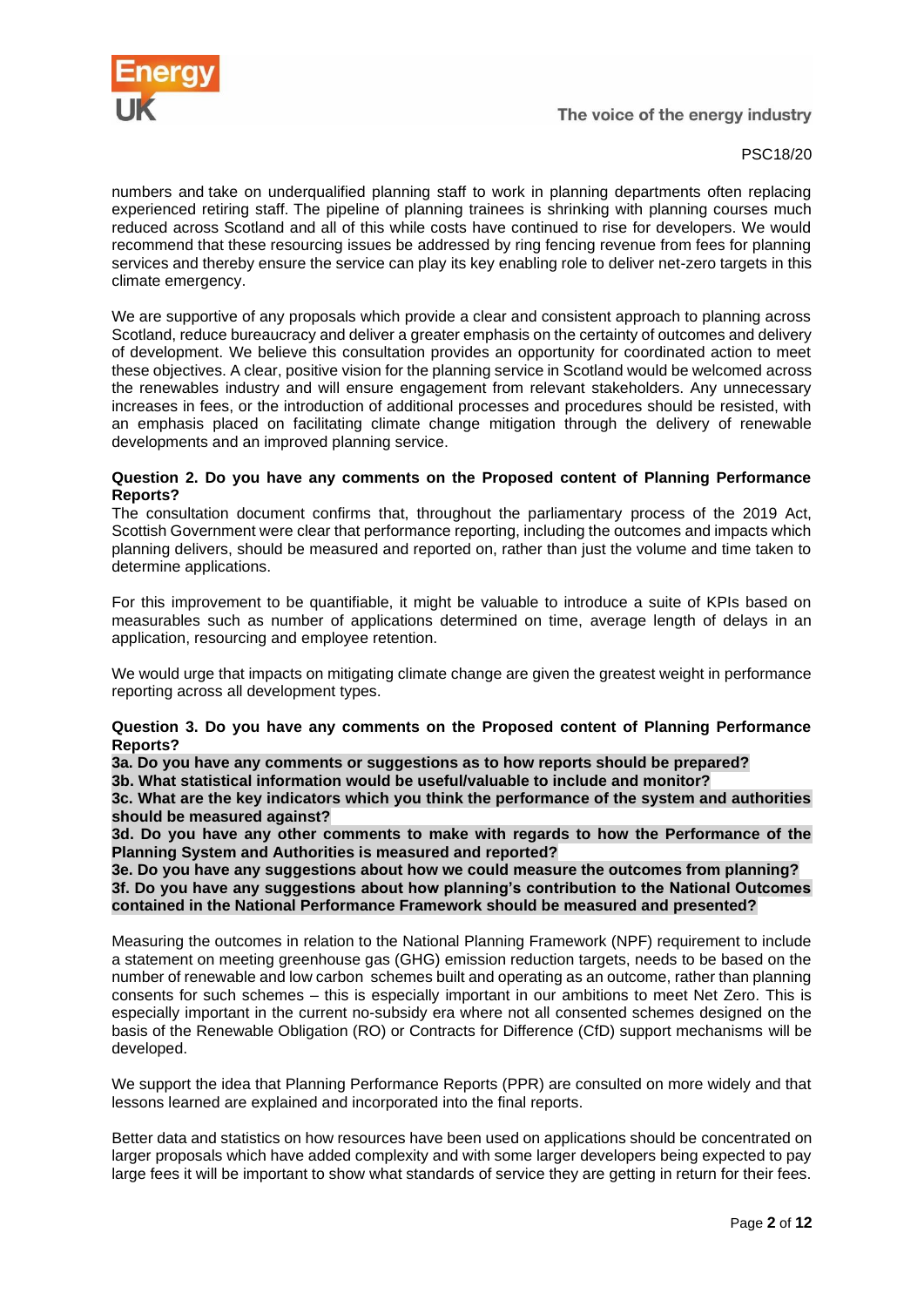

We note that the time taken to determine applications is not included in the list of issues, however PPFs currently include this information. We would suggest that more focus should be given to reporting on timescales, including information on whether local planning authorities are exceeding statutory timescales and why.

#### **Question 4. Do you agree with the proposed responsibilities of the planning improvement coordinator?**

We agree with the proposed responsibilities of the National Planning Improvement Co-ordinator role, and would welcome the role be afforded the necessary powers to make a difference using the statistics and data produced from authorities.

We consider that there needs to be more clarity on the expected outcomes and priorities. From a development industry perspective, the priorities for the role should be to ensure identification of any blockages or issues within the system at the various levels and put in place tangible measures to resolve these issues. In our view, the role should be afforded the necessary powers to make noticeable changes based on evidence in the form of statistics and data produced by LPAs. There should also be focus on ensuring that sufficient and experienced resource is allocated to more complex applications/EIA projects, and on ensuring that appropriate training is provided.

#### *Planning Fees*

We have a few overarching points on which we would appreciate further clarification. Firstly, the consultation document states that the current maximum for the 'plant and machinery' category is £70,050; however, we believe this is incorrect as it was increased in 2017 to £125,000<sup>1</sup>. It would be helpful if this could be corrected.

A further point to note is the proposed maximum fees for planning applications are higher than the equivalent fees under the Electricity Act<sup>2</sup>. Under the proposals, developers will be paying more for a <50MW scheme under the Town and Country Planning (Scotland) Act than they would be for a 50- 100MW project under the Electricity Act (see 3. In Table 1) which does not seem sensical.

We would also appreciate clarification on whether the newly separated categories for energy infrastructure (categories 11-13) will be managed all under the same umbrella, and by the same team.

Whilst we agree that a planning system that is "reliable, proportionate, provides a service that is focused on delivery" should be the aim and we acknowledge the focus on delivery and continuous improvement, we would urge Scottish Government to ensure sustained improvements in performance are delivered through local authority action, Scottish Government resources and measures implemented by the National Planning Improvement Co-ordinator.

Clarity on whether processes and procedures from this consultation exercise will have any impact on S36 and S37 applications moving forward would also be welcomed given the overlap at various stages of the planning process. Although we acknowledge the separate legislative and procedural requirements for S36 and S37 applications there are many improvements to processes and procedures that could be applicable to all scales of renewable development that would provide clarity to developers.

# **Question 12. Do you agree with the proposed planning fees for Category 11 – Windfarms – access tracks and calculation?**

#### **12a. Is using the site area the best method of calculating fees for windfarms of more than 3 turbines?**

Yes, Energy UK supports the proposed methodology for calculating fees for windfarms of more than 3 turbines.

<sup>1</sup> https://www.legislation.gov.uk/ssi/2017/120/schedule/made

<sup>2</sup> https://www.legislation.gov.uk/ssi/2019/176/schedule/made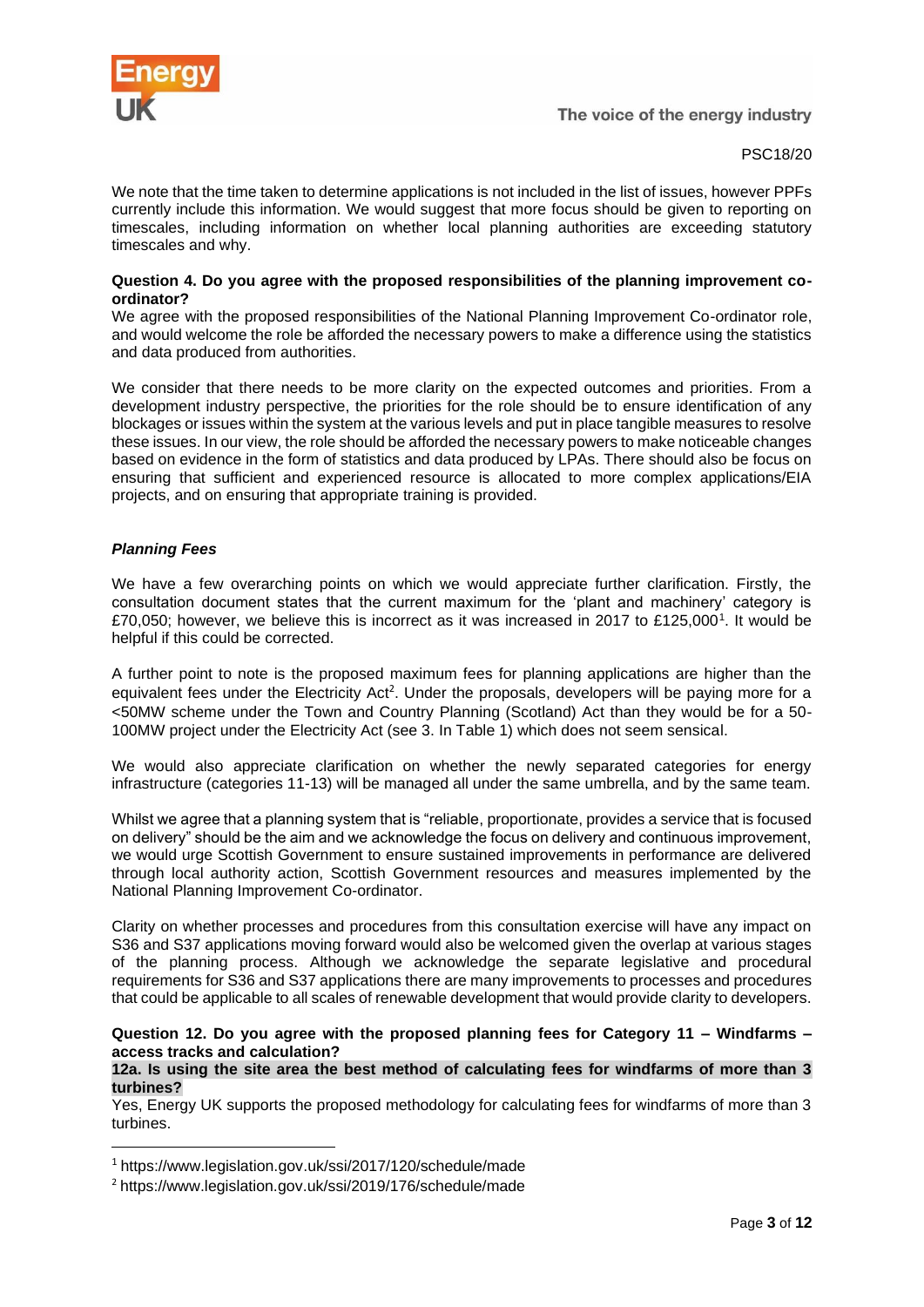

# **12b. if not, could you suggest and alternative? In your response please provide any evidence that supports your view.**

No comment.

#### **12c. Do you have any comments on the proposed fees and for calculating the planning fee?**

At a time when developers are struggling with subsidy removal for onshore wind and net-zero targets requiring an increase in onshore wind development, any increase in fees should be proportionate and return an improved service through channelling revenue toward direct increases in resourcing for planning services. Revenue collected should be ring fenced for planning services to help improve the service if net-zero targets are to be achieved.

As mentioned in response to question 2, for this improvement to be quantifiable, it might be valuable to introduce a suite of KPIs based on measurables such as number of applications determined on time, resourcing, employee retention. Alternatively, we would welcome consideration of tools that would assist in delivering a more efficient service. We would recommend a simplified approach and use of a retention fee. A retention-of a portion of the fees (25%) would be held by the Applicant and paid on meeting the agreed timeframe. This could be a useful mechanism to drive efficiency. The Applicant would retain the retention amount if the timeframe is not met.

Onshore wind no longer has access to market stabilisation mechanisms such as the Renewable Obligation (RO) or Contract for Difference (CfD) mechanism, and projects are under ever increasing pressure to be as efficient and cost effective as possible. As such, any increase in fees should be proportionate and return an improved service.

#### **Question 13. Do you agree with the proposed planning fees for Category 12 - Hydro Schemes? 13a. Is the proposed method for calculating the fee correct?**

Yes, Energy UK supports the proposed methodology for calculating fees for hydro schemes.

#### **13b. Do you have any comments on the proposed fees and for calculating the planning fee?**

Energy UK reiterates that any increase in fees should be proportionate and return an improved service through directing revenue toward resourcing for planning services. It is concerning that fees paid currently, and as part of any review, do not seem to go towards planning services but to councils as general funds to be spent as they see fit. In recent years we have seen more and more councils cut planning staff numbers and take on underqualified planning staff to work in planning departments often replacing experienced retiring staff. The pipeline of planning trainees is shrinking with planning courses much reduced across Scotland and all of this while costs have continued to rise for developers. We would recommend that these resourcing issues be addressed by ringfencing revenue from fees for planning services and thereby ensure the service can play its key enabling role to deliver net-zero targets.

**13c. Could the planning fee be set using site area for the generating station and equipment with a separate calculation used for pipework? This could be similar to the fee for Fish Farms where the surface area is subject to a different fee to the seabed.** No comment.

#### **Question 14. Is the definition and the proposed method for calculating the planning fee correct for Category 13 - Other energy generation projects?**

**14a. Do you have any comments on the proposed fees and for calculating the planning fee?** Yes, Energy UK supports the proposed methodology for calculating fees for other energy generation projects. We do however note that in the consultation document it states that these cover "…other energy generation projects which are not windfarms" when we would assume this definition should also carve out hydro schemes and, depending on whether these new categories are established, solar farms and energy storage.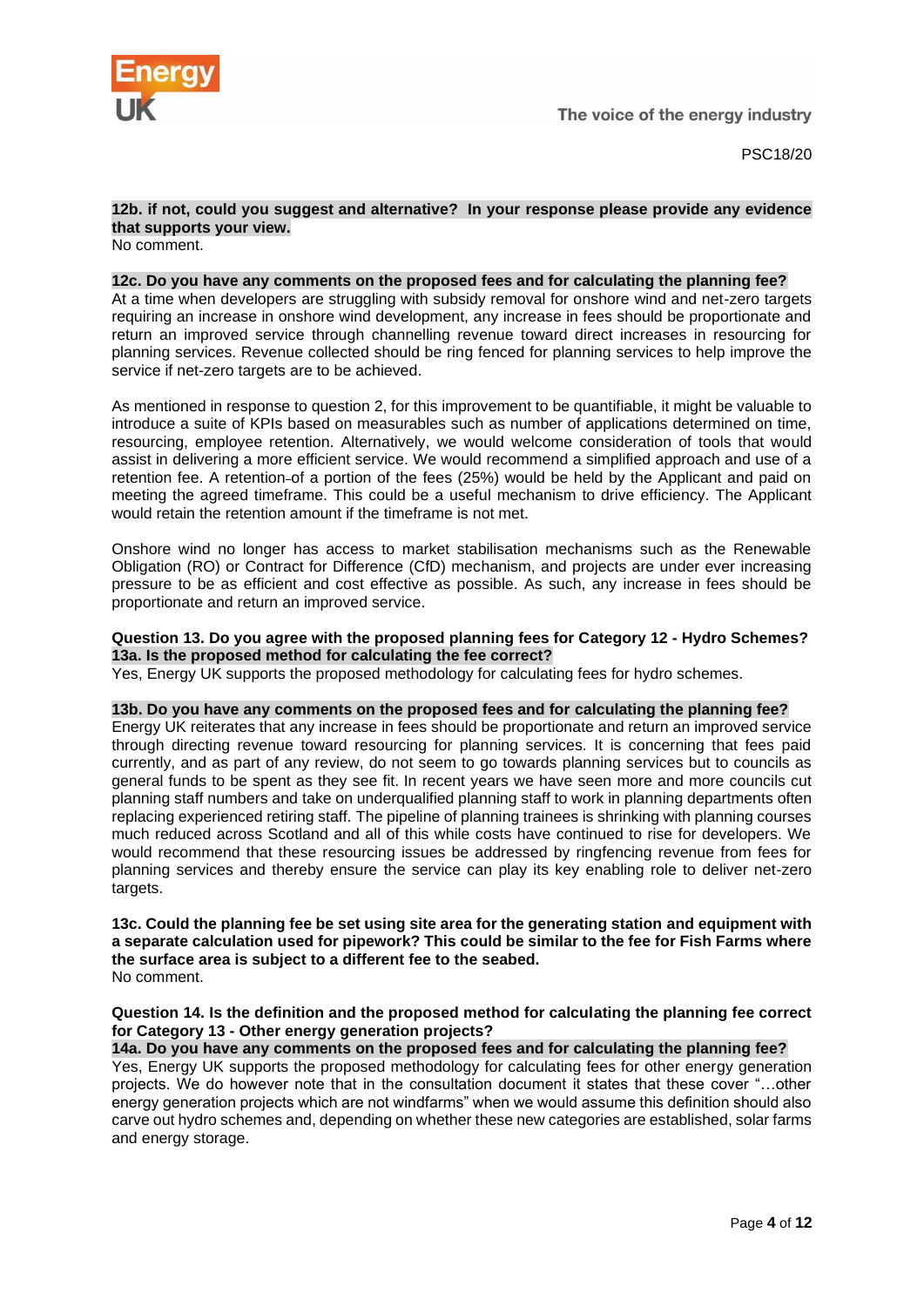

We would also appreciate clarification that this definition also covers other projects which are not technically providing electricity generation for supply, but rather provide other services to the grid such as inertia, voltage control and grid stability. Despite the different purpose of these projects, we would still consider these applicable to the 'other energy generation projects' category and therefore subject to the same level of fees.

#### **14b. Should a category be created for Solar Farms?**

Yes**,** we consider that solar farms are suitable to be given a separate category and fee structure as we anticipate growth in the number of solar farm applications by developers throughout the energy industry.

#### **14c. Do you have any suggestions for how the fee should be calculated?**

We would suggest that solar farms be charged on the basis of site area, but using a cost per 0.1 hectare which takes account of the height and therefore resource input required by authorities.

As a general point, differentiating between site size/floor space appears confusing although we assume this is designed to address site size for solar developments and floor space for energy storage developments. This should be clarified when the categories and specific fees are created. We would also question the suggested costs per 100 $m<sup>2</sup>$  and why the first 100 $m<sup>2</sup>$  is set at a higher rate than the remainder.

To provide clarity, we would suggest that clear fee tables for solar and energy storage developments with reasonable ratio of site size to fee and a reduced max fee are provided. It may be that the 100m<sup>2</sup> is an error and should be  $1000m^2$  (0.1 hectare) which would give a more realistic and reasonable site size to fee ratio. This would also be more consistent with other fees in the consultation paper.

#### **14d. Should a category be created for energy storage developments?**

Yes, Energy UK strongly supports a new category of planning fees for energy storage developments. It is our view that the planning system must be proportional and risk-based and should reflect the impact of the project. For context, a 50MW battery electricity storage project is equivalent in size and structure to an agricultural shed, and battery electricity storage projects of up to 200MW are unlikely to trigger requirements for Environmental Impact Assessment (EIA) and, where they do, it is likely that many topics can be scoped out of EIA in most circumstances. We therefore ask that further consideration is given to ensure the scale and potential impact of electricity storage projects is reflected within the planning fees.

Additionally, the visual impact on the local area will be minimal and the process for determining applications should be relatively straightforward in most circumstances.

#### **14e. Do you have any suggestions for how the fee should be calculated?**

As mentioned in response to 14d, battery-based electricity storage projects are often equivalent in size and structure to an agricultural shed and those with a capacity of up to around 200MW are unlikely to trigger requirements for an EIA. In our view, the planning and consenting decisions for these projects should be timely and relatively straightforward and therefore fees incurred should be proportionate to the potential environmental impacts. This will avoid deterring investment in electricity storage projects and will in turn encourage further deployment, which is pivotal to reaching our more ambitious Net-Zero target.

Moreover, Category 7 shows fees for warehousing space is less than storage developments and this does not seem justified given the level of visual intrusion is approximately equal. If the fee correctly reflects the level of impact over the amount of space, this has the potential to increase the optimisation of area to ensure each m² is used as efficiently as possible.

We would also query why Category 14 -Exploratory Drilling for Oil and Natural Gas - has a cap of £100,000, which is £50,000 less than renewables developments. Given the climate emergency we would expect the opposite to be supported by Scottish Government, with renewable developers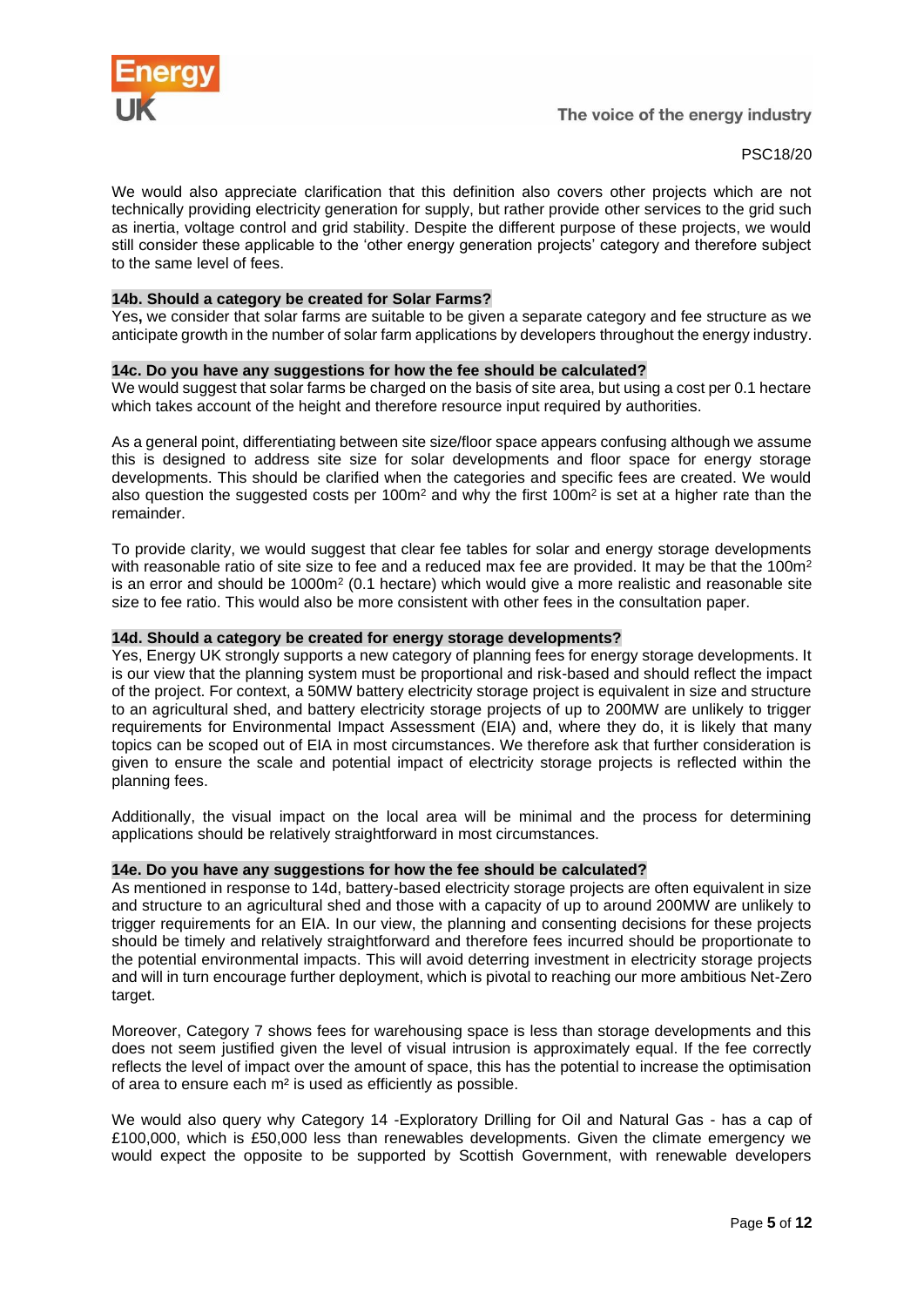

PSC18/20

warranting lower fees than the oil and gas industry. Additionally, the winning and working of minerals has a proposed maximum fee of £150,000 for 109 hectares of development.

Looking at the fee calculations, there does not appear to be a justification for the first 100m<sup>2</sup> of site size/floor space to be charged at £1,000, with £500 for every 100m<sup>2</sup> thereafter. Based on these assumptions, the proposed fee for solar/energy storage developments would be £150,000 for a 2.99 hectare site. Whilst a 2.99-hectare solar farm may be technically feasible, the fee proposed should be much lower than £150,000 for the size and scale of development, and also in the interests of project viability. Additionally, a 2.99-hectare energy storage development by floor space is very unlikely given existing technological limitations and if a site was brought forward it should not command a £150,000 fee for scale and viability reasons. Therefore, we suggest clear fee tables with fully thought out fee levels and criteria that are relative to the scale and impact of development types should be developed.

Going forwards, there is likely to be an increase in energy generation projects co-located with energy storage (e.g. onshore wind co-located with batteries). Sites of this nature are instrumental in ensuring that a move to a decarbonised electricity system, with increased levels of intermittent low-carbon generation, does not result in security of supply issues at times where there is a lack of wind or solar available. For these hybrid sites, there needs to be clarification and confirmation that local authorities will not charge separate fees for each separate component. This principle should also apply to borrow pits forming an integral part of a planning application for an electricity generating station– in the past, some planning authorities have requested that developers submit separate applications for the wind farm and the borrow pit(s) to enable them to charge higher separate fees rather than a lower combined fee.

The Town and Country Planning (Fees for Applications and Deemed Applications) (Scotland) Regulations 2004, states the following principle for charging fees in regards to developments which sit within more than one category:

*"13. Subject to paragraph 12 where an application or deemed application, other than an outline application, relates to development which is within more than one of the categories–*

*(a) an amount shall be calculated in respect of each such category; and*

*(b) the highest amount so calculated shall be the fee payable in respect of the application or deemed application."*

This principle should apply to hybrid sites where wind and solar are co-located with battery storage, and local authorities should not be allowed to require developers to submit separate applications for developments falling within different categories. Rather, developers should be able to submit such sites as one co-located application.

**14f. Should a category be created for heat networks? 14g. Do you have any suggestions for how the fee should be calculated?** No comment.

**Question 27. Please list any types of developments not included within the proposed categories that you consider should be.**

No comment.

**Question 28. How should applications for planning permission in principle and Approval of Matters Specified in Conditions (AMSC) be charged in future?** 

**28a. How should the fee for AMSC applications be calculated?** 

**28b. Should the maximum fee apply to the individual developers/applicants or applied to the whole development with applicants (if number is known) paying an equal share of the max fee? 28c. Should the granting of a section 42 application lead to the fee calculator being reset?** No comment.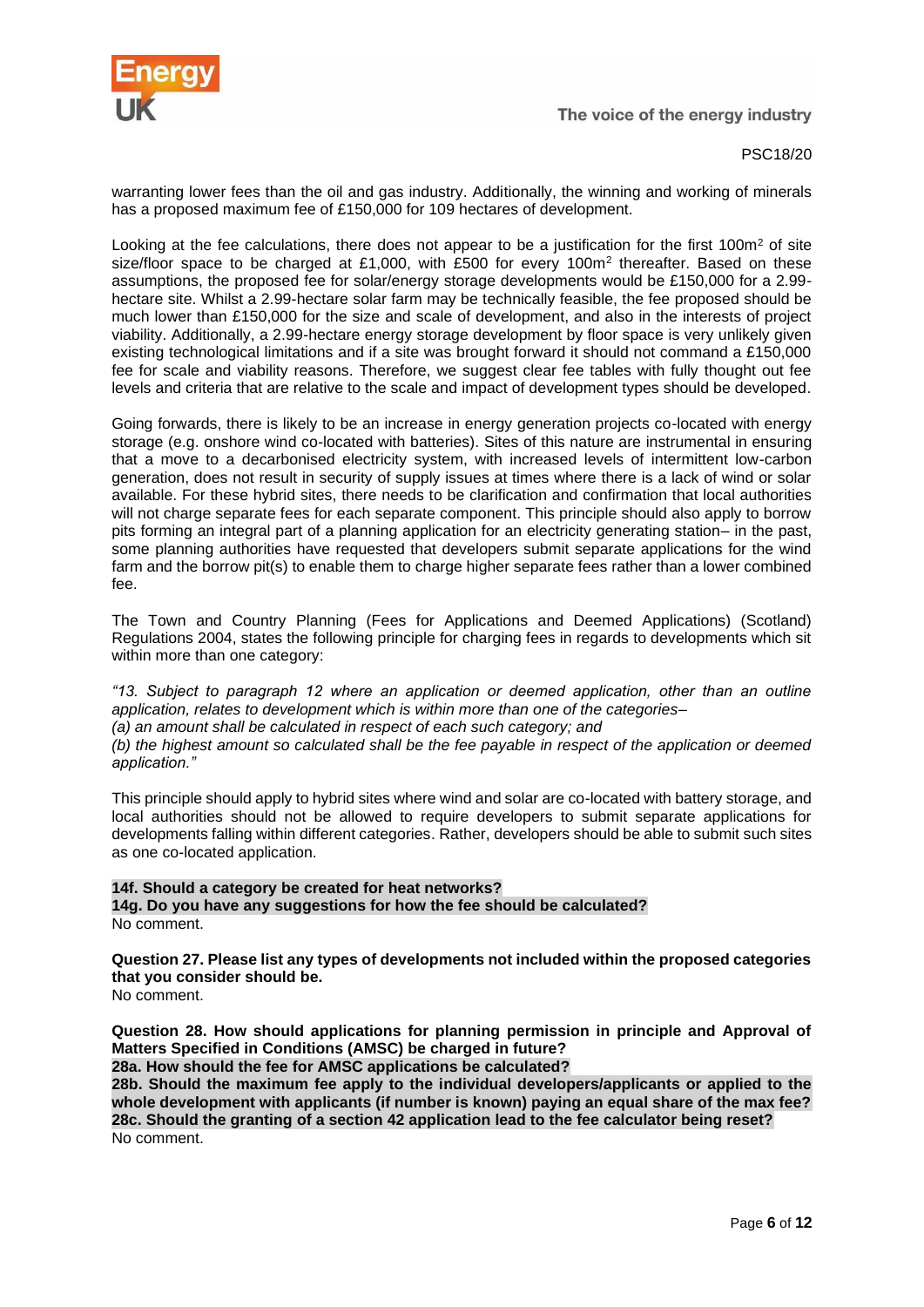

PSC18/20

**Question 29. Should the fee for cross boundary applications be split between the respective authorities?**

No change.

#### **Question 30. Do you agree or disagree with the proposal that where applications are required because permitted development rights for dwellings in conservation areas are restricted, then a reduced fee should be payable?**

We agree with reduced fees for conservation area applications, especially if it relates to energy infrastructure applications which help mitigate climate change and align with meeting the net zero target.

**Question 31. Is the introduction of a fee for applying for Listed Building Consent appropriate?**  In our view, Listed Building Consent fees should be payable in order to facilitate the fair and equitable treatment of developers and to have regard to council resources. The fees should be proportionate so as not to put off the conservation and viability of these assets.

**Question 32. Should the fees for Hazardous Substances Consent be increased?**  No comment.

#### **Question 33. Are the proposed increases in fees for the categories below appropriate?** – **33a. CLUDS 33b. Advertisement 33c. Prior Approval 33d. Should alternative schemes remain as it is?** No comment.

**Question 34. Are there other fees which have not been considered?**  No comment.

#### **Question 35. Do you think we should set out the range of services which an authority is allowed to charge for?**

It would be useful to set out the range of services so it is clear what is deemed statutory and what is non-statutory and therefore subject to fees.

As highlighted in response to 14e, there is a strong direction of travel towards energy generation projects co-located with energy storage (e.g. onshore wind, hydro and solar co-located with batteries). Sites of this nature are instrumental in ensuring that a move to a decarbonised electricity system, with increased levels of intermittent low-carbon generation, does not result in security of supply issues at times where generation from wind or solar is low. For these hybrid sites, there needs to be clarification and confirmation that local authorities will not charge separate fees.

An example, of wherefore elements of the project which have already been subject to an EIA as part of a full planning application, there was a request to split these out and subject them to separate fees.

The Town and Country Planning (Fees for Applications and Deemed Applications) (Scotland) Regulations 2004, states the following principle for charging fees in regards to developments which sit within more than one category:

*"13. Subject to paragraph 12 where an application or deemed application, other than an outline application, relates to development which is within more than one of the categories–*

*(a) an amount shall be calculated in respect of each such category; and (b) the highest amount so calculated shall be the fee payable in respect of the application or deemed application."*

This principle should apply to hybrid sites where wind and solar are co-located with battery storage, and local authorities should not be allowed to require developers to submit separate applications for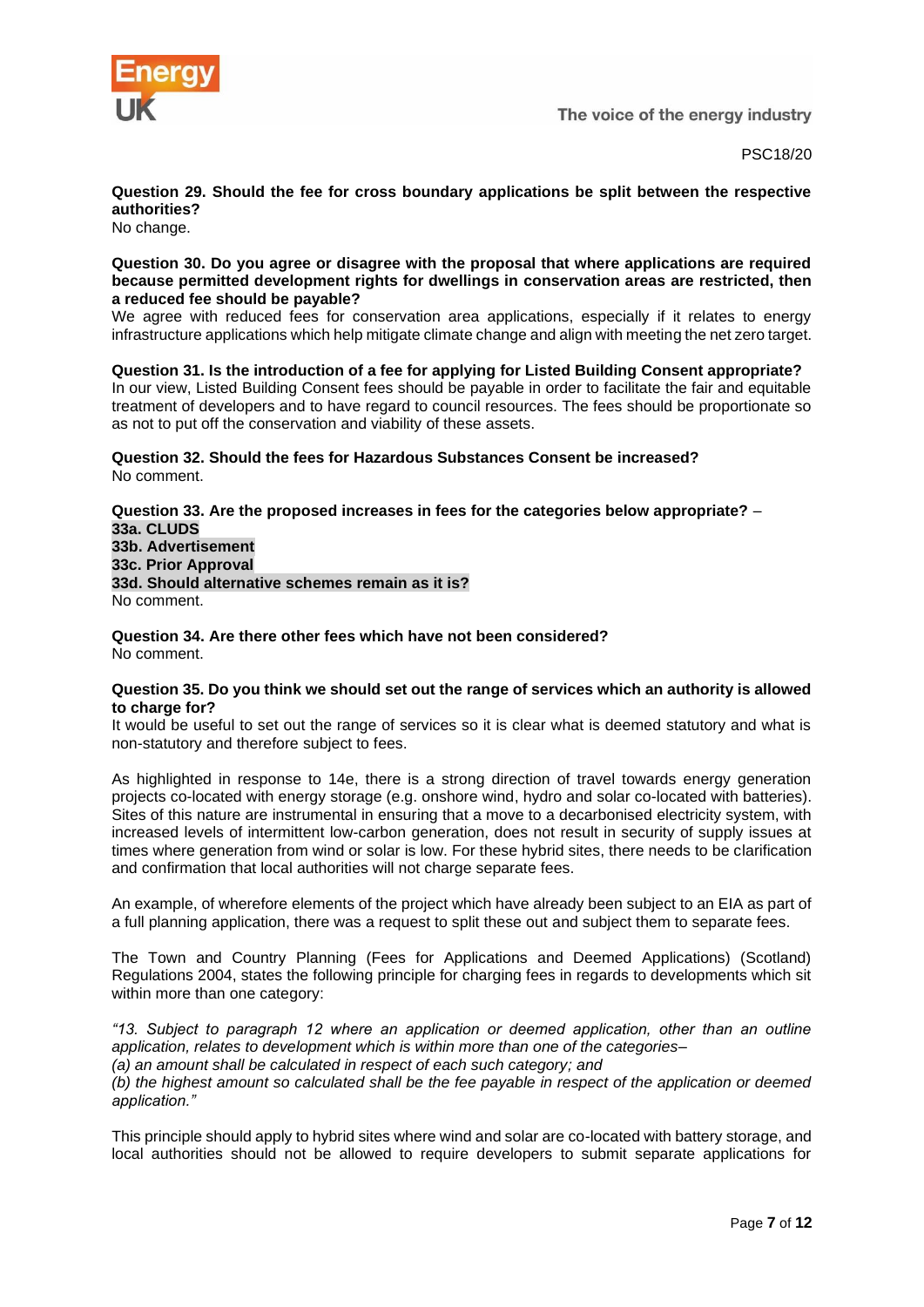

developments falling within different categories. Rather, developers should be able to submit such sites as one co-located application.

#### **Question 36. How should the fee for pre-application discussions be set?**

We would suggest these fees are based on the service level provided and related to the scale of development. They should be set against specified Service Level Agreements (SLA's) and refunds given if these are not met. Applicants do not have the ability to seek such services in a competitive market environment whereby if they are not happy with the service level, they do not use that service provider again. As such, if planning authorities are going to be given powers to levy such fees these have to be regulated to ensure consistency and quality of service.

#### **36a. Should the fees for pre-application discussions be subtracted from the full fee payable on submission of an application?**

We would agree that fees for pre-application discussions, where paid, are subtracted from the full fee payable on submission of an application. Some of the resources deployed to provide the advice will not require duplication at the application stage and ideally the issues identified should be addressed in the application, consequently making its progression through the system less resource intensive. If issues identified at pre-application have not been addressed, the planning authority can move to a swift determination. It is this front loading of the planning system that the Scottish Government are trying to encourage and which would in turn encourage developers to engage in pre-application services that are value for money. This scenario assumes limited change between engagement, consultation and final submission.

#### **Question 37. Do you think that there should be an additional charge for entering into a processing agreement to reflect the additional resource required to draft and agree the timescales to be included?**

It is our view that any charge should be integrated into the overall increase of planning fees and not introduced as a separate addition. Energy UK would also appreciate having the flexibility to consider the option of Planning Performance Agreements currently used effectively in England – or similar mechanisms- to allow developers to expedite the planning process, and which could also be rolled out in Scotland.

#### **Question 38. Where a non-material variation is required should an authority be able to charge for each change which is made? Or per request? –**

We would suggest that a small fee per request is charged as per Section 96A amendments in England (i.e. £25 for householder, £195 for others). This should be linked to an SLA for decision.

# **Question 39. Should authorities be able to charge for carrying out the monitoring of conditions? 39a. Should a fee for monitoring be limited to certain types of monitoring requirements?**

#### **39b. what should this be limited to? 39c. How should the fee be set?**

We do not agree that authorities should be able to charge for monitoring of conditions which is a statutory function of the planning authority. Where conditions are imposed which require some form of monitoring for environmental purposes, an independent ecological clerk of works (ECoW) is usually appointed during the construction phase. The cost of the ECoW is borne by the developer and reported to the planning authority allowing them to monitor the terms of the CEMP. It is not reasonable that developers should be required to pay for monitoring twice.

#### **Question 40. Do you think there should be a fee payable for the discharge of conditions?**

We would support a fee for discharge of conditions, provided that it mirrors the English system in terms of cost per application for discharge (can be multiple conditions in one application), and a refund is issued if it is not responded to in 12 weeks. We would not be averse to setting a higher fee but with a shorter timescale for decision and refund, so as to encourage planning authorities to respond to developers within the required timescale.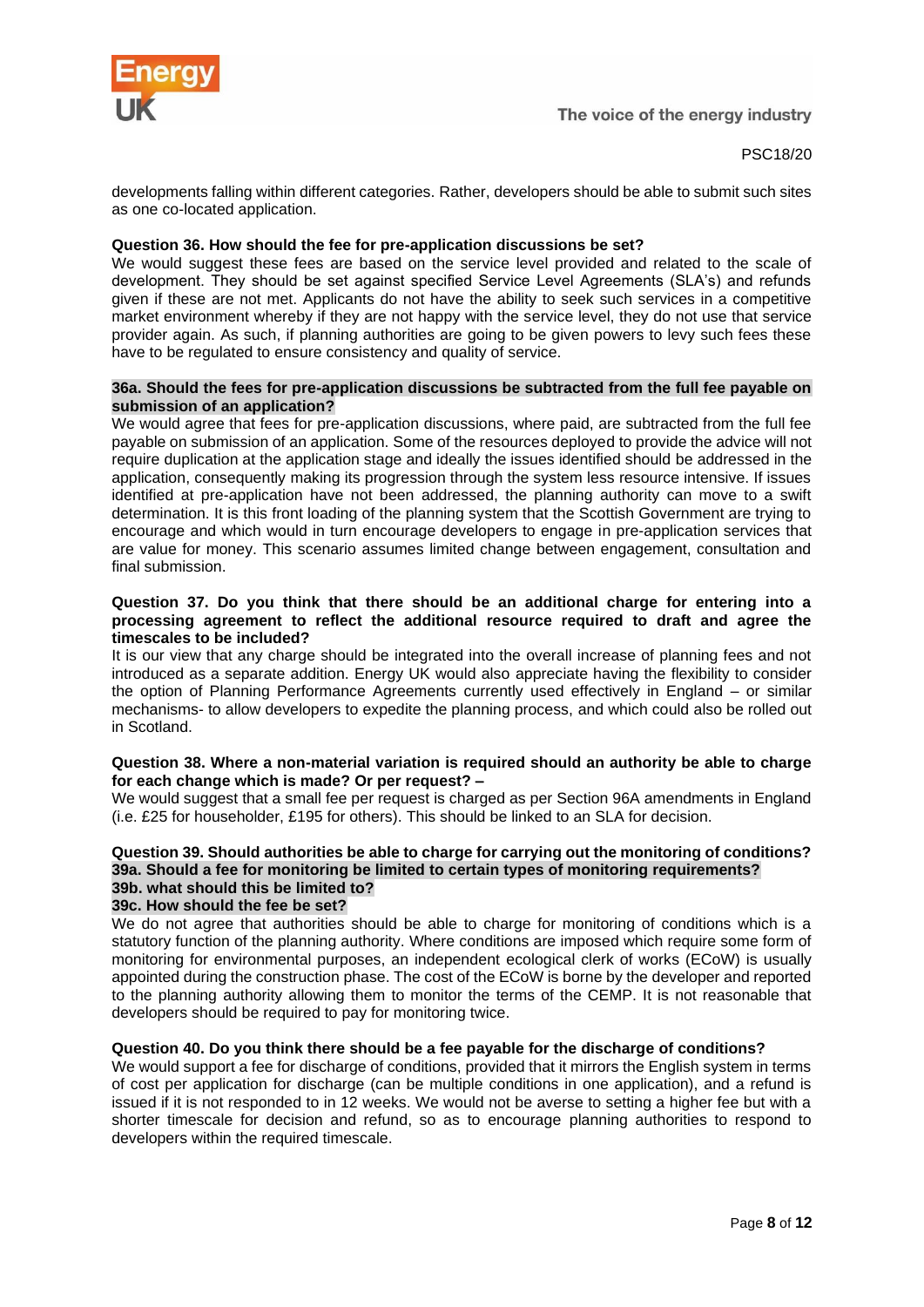

PSC18/20

# **Question 41. Do you think that Planning Authorities should be able charge for the drafting of planning agreements?**

# **41a. If so, how should this be set?**

We do not support Planning Authorities charging a fee for drafting planning agreements, it is appropriate that local authorities and developers are responsible for their own legal fees when preparing planning agreements.

We would also support the development of an agreed template to ensure consistency across Local Authorities when dealing with energy infrastructure applications.

# **Question 42. Should an authority be able to charge for development within an MCA (building, or changes or use) in order to recoup the costs involved in setting one up? 42a. Should we set the fee or an upper limit?**

No comment.

#### **Question 43. Should the ability to offer and charge for an enhanced project managed service be introduced?**

#### **43a. What if anything should happen in the event of failure to meet timescales?**

Energy UK would strongly support the introduction of an enhanced project management service, to allow developers to expedite the planning process and ensure with greater certainty that timescales will be met. A similar provision already in place in England (Planning Performance Agreements) has proved to be very effective, and we would therefore welcome the option of a similar service being rolled out in Scotland.

One way of incentivising timescales being met, as mentioned in response to earlier questions, is to allow developers to hold back a proportion of the chargeable fee until the service is delivered on time. This would act as an insurance policy of sorts that under the scenario where there are delays, developers would keep the portion which was originally held back and not be expected to pay the full fee. It is fair to say however, that the purpose of utilising the enhanced project managed service would be to ensure timescales are met. Therefore, if timescales are not met then this has essentially rendered the service useless.

We would anticipate that the role of the national planning improvement coordinator could take on much of this responsibility especially with regards to projects requiring EIA, to allow developers to expedite the planning process and have greater certainty that timescales will be met. This role should be secured as an enhanced level of service within the context of the increase in fees proposed.

#### **Question 44. Do you think charging for being added or retained on the register of interested people should be included in the list of services which Planning Authorities should be allowed to charge for?**

#### **44a. should there be a restriction of the amount that can be charged?** No comment.

**Question 45. Do you think that, in principle, fees should be charged for appeals to Planning and Environmental Appeals Division (DPEA)?** 

**45a. Should we limit the circumstances in which a fee can be charged for lodging an appeal? 45b. In what circumstances do you think a fee should be paid for lodging an appeal? 45c. Do you think that the fee should be refunded in the event of a successful appeal? 45d. If so, should this follow the same process as is currently set out for awarding costs? 45e. What categories of appeals should be considered for charging?**

**45f. Do you think that a fee scale should be provided in relation to appeals to Local Review Bodies and, if so, should the arrangements differ from appeals to DPEA?**

Energy UK would not support the charging of fees for appeals to DPEA, as this would significantly add to the cost of the process. Appeals already cost developers a significant amount of time and money to make and challenge, and are sometimes when the basis for refusal is unclear.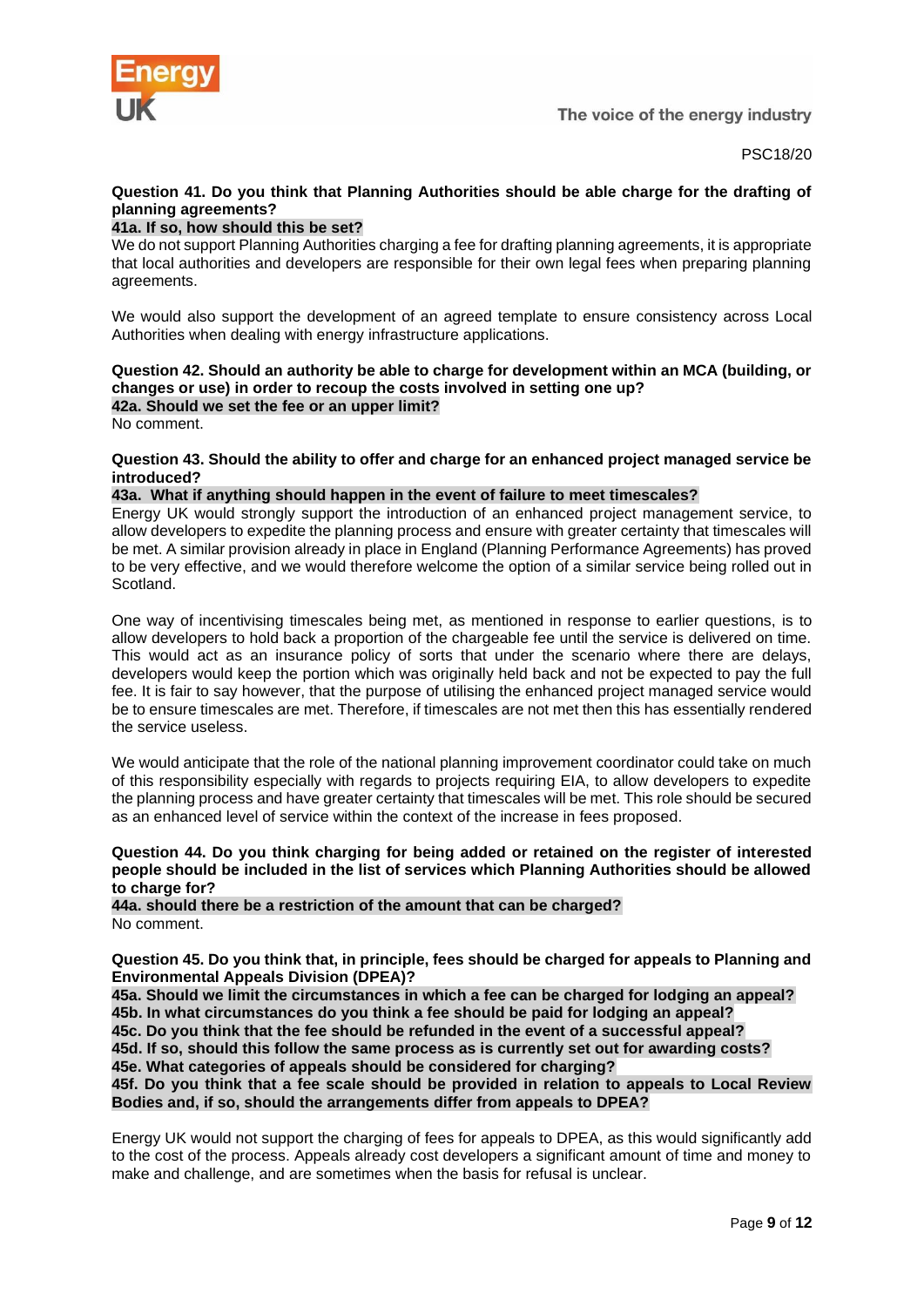

Appeals can be required when an LPA has failed to determine the application within the statutory timescales and the developer has appealed on the grounds of non-determination. There should be no charge to developers for these appeals. In other instances, the refusal of an application could be as a result of a subjective matter, such as landscape and visual impacts, or objections to the development. Again, it would seem unreasonable for developers to pay additional appeal costs in these circumstances.

Given that there is no clear market stabilisation mechanism for established onshore technologies and the Scottish Government targets to meet 2045 net-zero target, such additional costs should be avoided to prevent projects becoming unviable.

#### **Question 46. Do you have any suggestions as to the circumstances in which authorities could waive or reduce a planning fee?**

**46a. Should the maximum reduction be set out in regulations?**  No comment.

#### **Question 47. Should the surcharge be set at 100%?**

**47a. Authorities will need to apply discretion when applying this surcharge. Should authorities need to clearly set out the reasons why the surcharge has been applied or not in each individual case?**

We would question the process by which an authority distinguishes between applicants who have undertaken the development knowingly to defraud the system as opposed to making a genuine mistake. We would argue that Section 33a is sufficient to cover this and encourage retrospective applications, and therefore no such surcharge or discretion should be applied.

#### **Question 48. Given the success of ePlanning, the continuing increase in its use and the savings which are made to both an applicant and authority in submitting an application electronically, do you think it is appropriate to apply an increased fee for submitting a paper application due to the additional work involved?**

Energy UK supports electronic applications. It would be helpful to publish costs associated with paper applications recognising some applications will be minor and fees should be structured accordingly.

#### **48a. Do you consider the use of rebates, discounts or other incentives, a useful tool delivering a more efficient service?**

We would welcome consideration of tools that would assist in delivering a more efficient service. As applicants pay for a service, any refund could only be for the part of the service not provided and further thought is required to not create an overly burdensome administration. We would recommend a simplified approach and use of a retention fee. A retention-of a portion of the fees (25%) would be held by the Applicant and paid on meeting the agreed timeframe. This could be a useful mechanism to drive efficiency. The Applicant would retain the retention amount if the timeframe is not met.

#### **Question 49. Do you consider there should be a single advertising fee? How do you think the cost of advertising should be recovered?**

We consider that a standard fee could increase consistency, but would need to be proportionate. As there is such disparity over advertising costs between different newspapers in different authorities, it could result in some authorities not covering their costs.

# **Question 50. Do you consider that submission of an Environmental Impact Assessment (EIA)**

**should warrant a supplementary fee in all cases? If so, what might an appropriate charge be?** We do not consider EIA submission to warrant a supplementary fee. Most EIA development will attract significant application fees (maximum in category) and authorities and Non-Governmental Organisations have the relevant expertise on most subjects to consider the EIA report. It is submitted as a tool for decision making at the applicant's significant expense and should not then attract a further fee for submission, especially as most are submitted digitally and are not resource-intensive to provide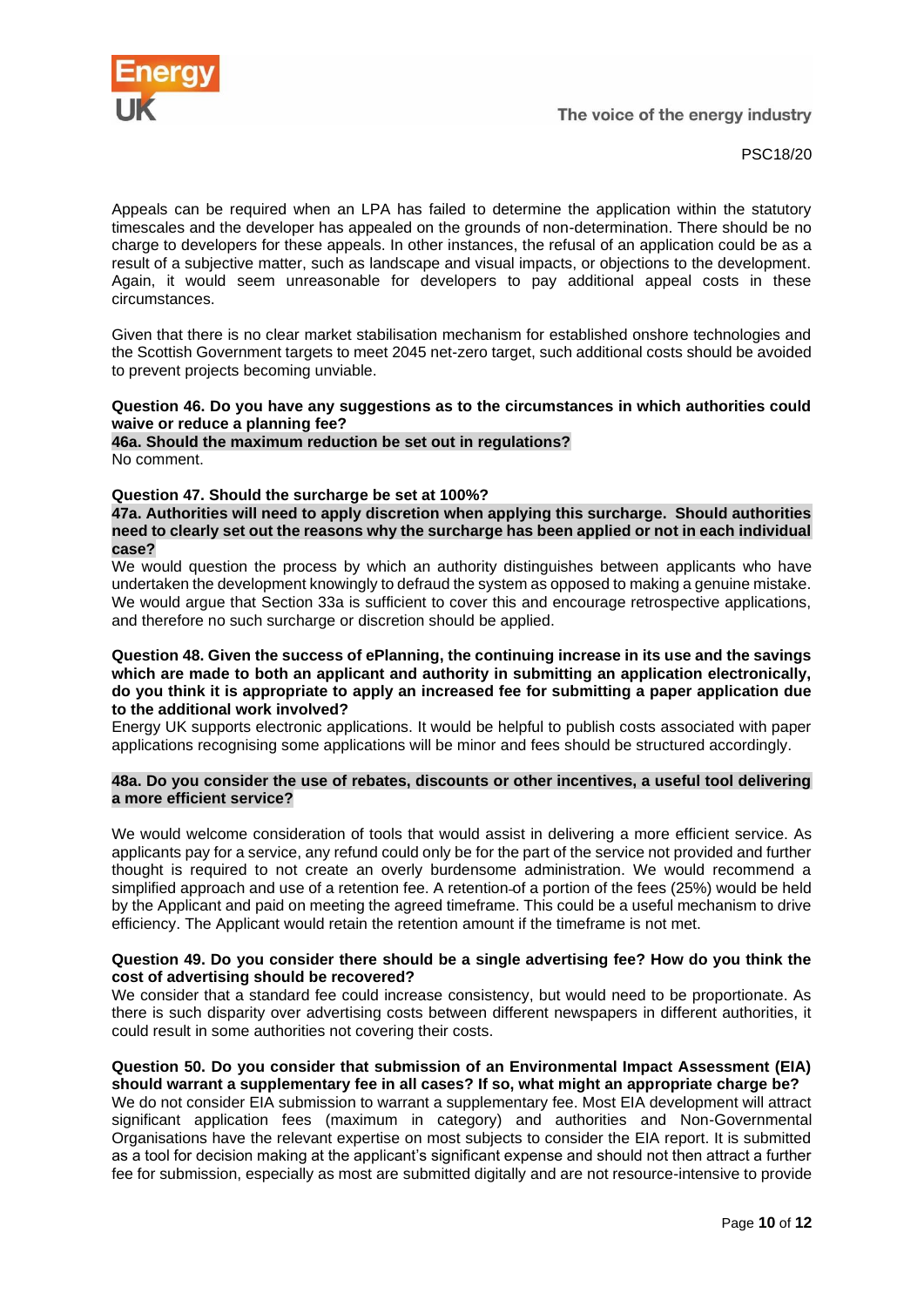

PSC18/20

to consultees and other interested parties. Given the nature and potential complexities of EIA projects, they would usually pay for non-statutory pre-application advice to relevant stakeholders in any case.

While some planning authorities and stakeholders have the relevant expertise on most subjects to consider the EIA report, we would suggest that further training be available to focus on proportionate EIAs and impacts that are likely to lead to potential significant effects only (in line with the 2017 EIA regulations). Planning authorities often ask for assessments that are not necessary to the determination of an application. These training costs should not be borne by the developer. The planning performance coordinator should also play an instrumental role in ensuring that EIA applications are dealt with efficiently and in a timely manner, ensuring that those handling such applications have sufficient experience.

#### **Question 51**. **Do you think that applications for planning permission in principle should continue to be charged at half the standard fee?**

We would recommend a review of the length of time applications take to be reviewed and fees allocated based on the amount of work required or alternatively offer a rebate.

#### **Question 52. Should the Scottish Government introduce a service charge for submitting an application through eDevelopment (ePlanning and eBuilding Standards)?**

The Planning Portal only recently brought in the admin fee, and this was following a period of significant improvements to the service. The portal is a much better system than e-planning and we would not agree to such a service charge for the very limited service improvements suggested.

In terms of administrative burden, and the cost of this, the majority of this again is borne by the applicant already as they have responsibility for document upload, we therefore believe it is unfair to introduce an additional fee for this, and against the context of ever-increasing planning application fees.

**Question 53. Do you have any comments on the Business and Regulatory Impact Assessment?**  No comment.

# **Question 54. Do you agree with our conclusion that a full Equality Impact Assessment is not required?**

No comment.

**Question 55. Do you have any comments on the Equality Impact Assessment?**  No comment.

**Question 56. Do you agree with our conclusion that a full Strategic Environmental Assessment (SEA) is not required?**  Yes.

**Question 57. Do you agree with our conclusion that a full Children's Rights Assessment (CRWIA) is not required?**  No comment.

**Question 58. Do you agree with our conclusion that a full Fairer Scotland Duty assessment is not required?** No comment.

**Question 59. Do you have any comments which relate to the impact of our proposals on the Islands?** No comment.

For further information, please contact:

**India Redrup**